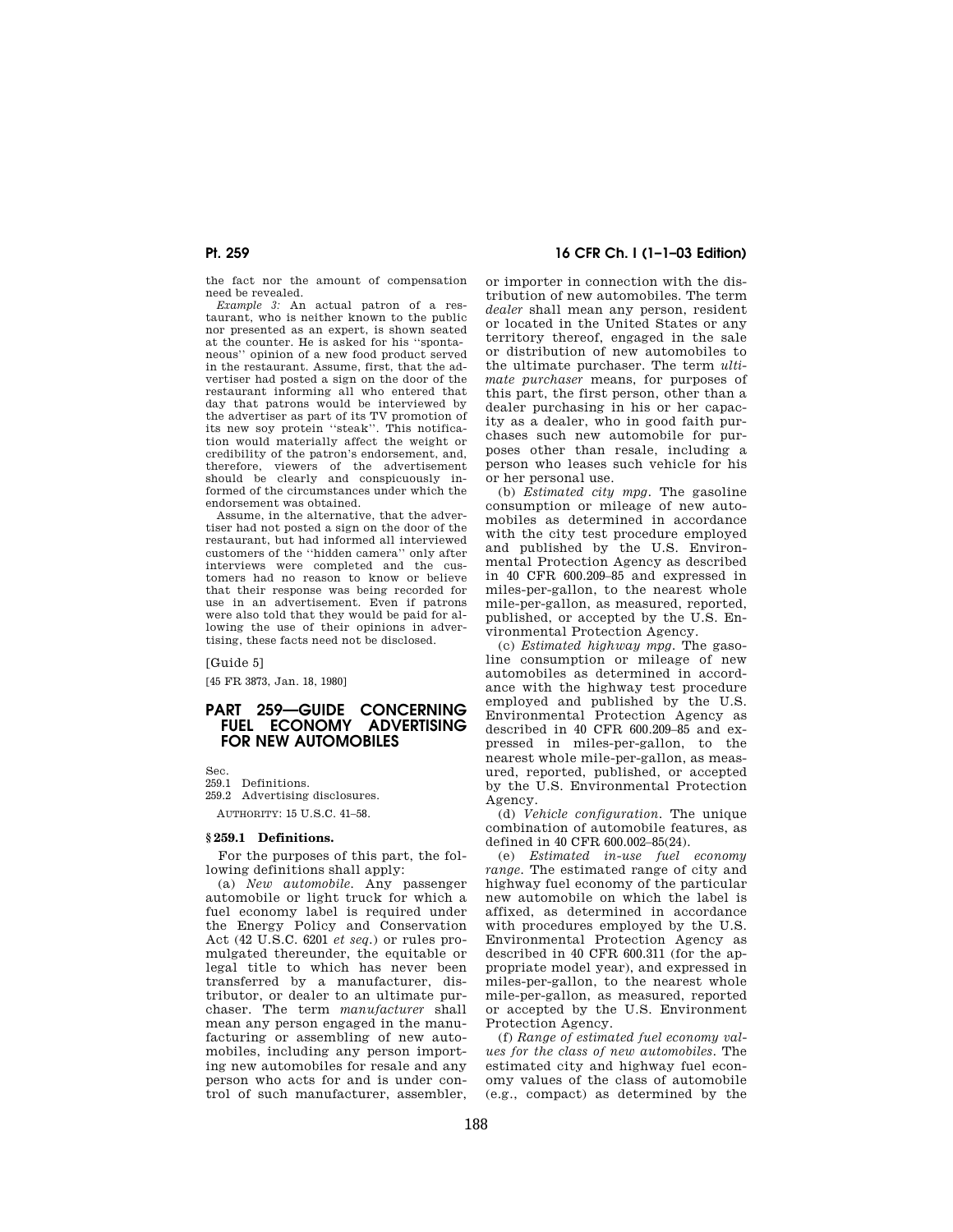### **Federal Trade Commission § 259.2**

U.S. Environmental Protection Agency pursuant to 40 CFR 600.315 (for the appropriate model year) and expressed in miles-per-gallon, to the nearest whole mile-per-gallon.

[60 FR 56231, Nov. 8, 1995]

#### **§ 259.2 Advertising disclosures.**

(a) No manufacturer or dealer shall make any express or implied representation in advertising concerning the fuel economy of any new automobile 1 unless such representation is accompanied by the following clear and conspicuous disclosures:

(1) If the advertisement makes:

(i) Both a city and a highway fuel economy representation, both the ''estimated city mpg'' and the ''estimated highway mpg'' of such new automobile,2 must be disclosed;

(ii) A representation regarding only city or only highway fuel economy, only the corresponding EPA estimate must be disclosed; 3

(iii) A general fuel economy claim without reference to either city or highway, or if the representation refers to any combined fuel economy number, the ''estimated city mpg'' must be disclosed; 4 and

(2) That the U.S. Environmental Protection Agency is the source of the ''estimated city mpg'' and ''estimated highway mpg'' and that the numbers are estimates.5

(b) If an advertisement for a new automobile cites:

(1) The ''estimated in-use fuel economy range,'' the advertisement must state with equal prominence both the upper and lower number of the range, an explanation of the meaning of the numbers (i.e., city mpg range or highway mpg range or both), and that the U.S. Environmental Protection Agency is the source of the figures.

(2) The ''range of estimated fuel economy values for the class of new automobiles'' as a basis for comparing the fuel economy of two or more automobiles, such comparison must be made to the same type of range (i.e., city or highway).6

(c) Fuel economy estimates derived from a non-EPA test may be disclosed provided that:

(1) The advertisement also discloses the ''estimated city mpg'' and/or the ''estimated highway mpg,'' as required by §259.2(a), and the disclosure required by §259.2(a), and gives the ''estimated city mpg'' and/or the ''estimated highway mpg'' figure(s) substantially more prominence than any other estimate; 7

6For example, an advertisement could not state that ''according to EPA estimates new automobiles in this class get as little as X mpg (citing a figure from the city range) while EPA estimates that this automobile gets  $X + mpg$  (citing the EPA highway estimates or a number from the EPA estimated in-use fuel economy highway range for the automobile).

7The Commission will regard the following as constituting ''substantially more prominence:''

For television only: If the estimated city and/or highway mpg and any other mileage estimate(s) appear only in the visual portion, the estimated city and/or highway mpg must appear in numbers twice as large as those *Continued*

<sup>1</sup>The Commission will regard as an express or implied fuel economy representation one which a reasonable consumer, upon considering the representation in the context of the entire advertisement, would understand as referring to the fuel economy performance of the vehicle or vehicles advertised.

 $2$ For purposes of §259.2(a), the "estimated" city mpg'' and the ''estimated highway mpg'' must be those applicable to the specific nameplate being advertised. Fuel economy estimates assigned to ''unique nameplates'' (see 40 CFR  $600.207 - 86(a)(2)$ ) apply only to such unique car lines. For example, if a manufacturer has a model named the ''XZA'' that has fuel economy estimates assigned to it and a derivative model named the ''Econo-XZA'' that has separate, higher fuel economy estimates assigned to it, these higher numbers assigned to the ''Econo-XZA'' cannot be used in advertisements for the ''XZA.''

<sup>3</sup>For example, if the representation clearly refers only to highway fuel economy, only the ''estimated highway mpg'' need be disclosed.

<sup>4</sup> Nothing in this section should be construed as prohibiting disclosure of both the city and highway estimates.

<sup>5</sup>The Commission will regard the following as the minimum disclosure necessary to comply with §259.2(a)(2), regardless of the media in which the advertisement appears: ''EPA estimate(s).''

For television, if the estimated mpg appears in the video, the disclosure must appear in the video; if the estimated mpg is audio, the disclosure must be audio.